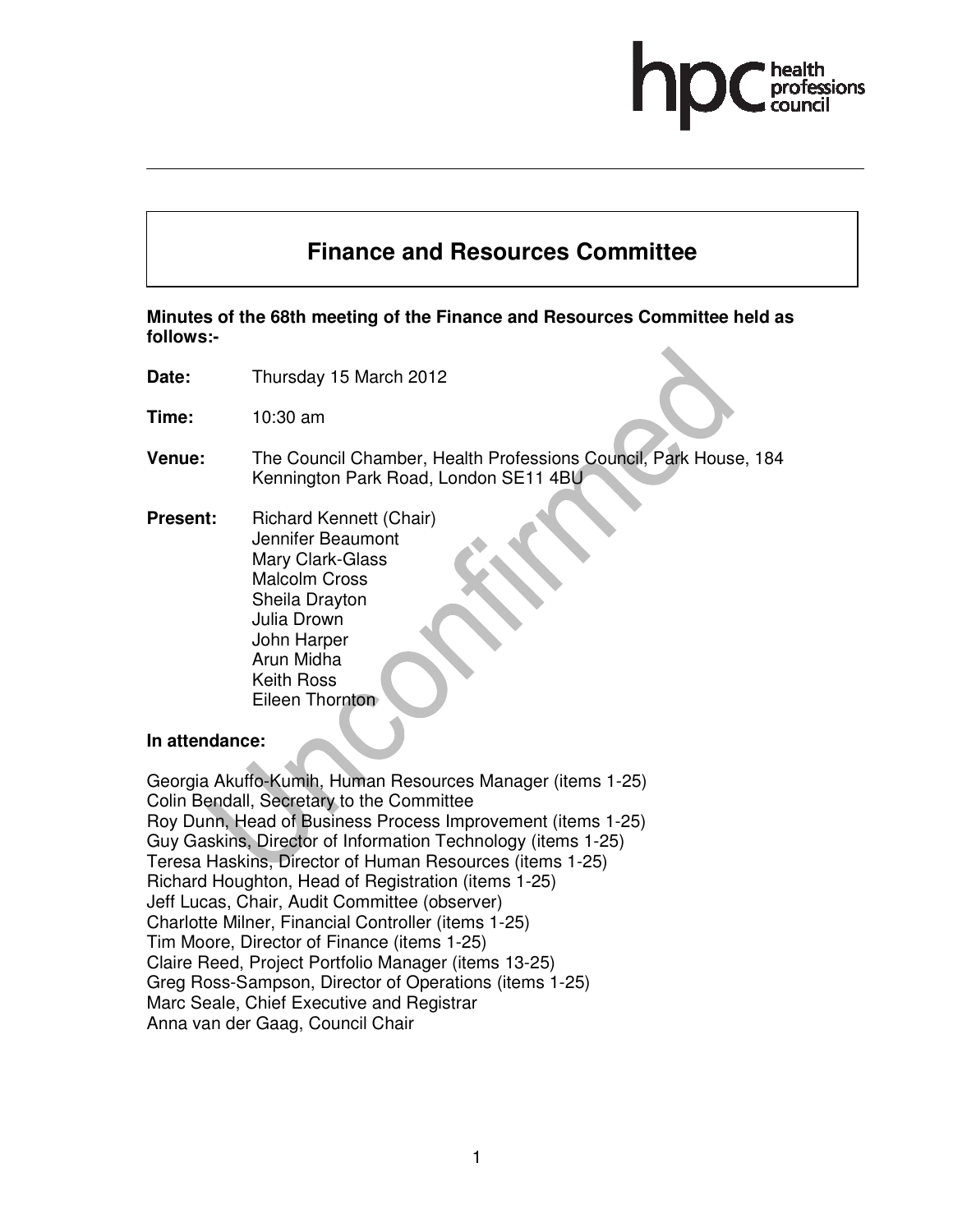### **Item 1.12/24 Apologies for absence**

1.1 There were no apologies for absence.

### **Item 2.12/25 Approval of agenda**

2.1 The Committee approved the agenda.

### **Item 3.12/26 Declarations of members' interests**

3.1 Members had no interests to declare in connection with the items on the agenda.

# **Item 4.12/27 Minutes of the Finance and Resources Committee meeting of 26 January 2012 (report ref: FRC 16/12)**

4.1 It was agreed that the minutes of the 67th meeting of the Finance and Resources Committee should be confirmed as a true record and signed by the Chair.

# **Item 5.12/28 Matters arising (report ref: FRC 17/12)**

- 5.1 The Committee received a paper to note from the Executive.
- 5.2 The Committee noted the actions list as agreed at the last meeting.

# **Item 6.12/29 Finance report (report ref: FRC 18/12)**

- 6.1 The Committee received a report on the work of the Finance department.
- 6.2 The Committee noted the following points:
	- In relation to the action point agreed at the previous meeting, the Executive was working to unify the formats used for the management accounts, the budget and the five year plan;
	- a new financial reporting package would be added to the Sage accounting system and would be used for the first time to prepare the April 2012 management accounts; and
	- in relation to the action point agreed at the previous meeting, the interest rates which applied to HPC's funds under management were better rates than those offered in most of the market.
- 6.3 The Committee noted that the operating surplus for the financial year to the end of January 2012 was £257,000. The reforecast year-end position was a deficit of £116,000.

| Date       | Ver.          | Dept/Cmte | Doc<br>$T$ vpe | Title                                                       | <b>Status</b>     | Int. Aud.          |
|------------|---------------|-----------|----------------|-------------------------------------------------------------|-------------------|--------------------|
| 2012-03-19 | $\mathcal{A}$ | F&R       | <b>MIN</b>     | Minutes Finance and<br>Resources Committee 15<br>March 2012 | Draft<br>DD: None | Public<br>RD: None |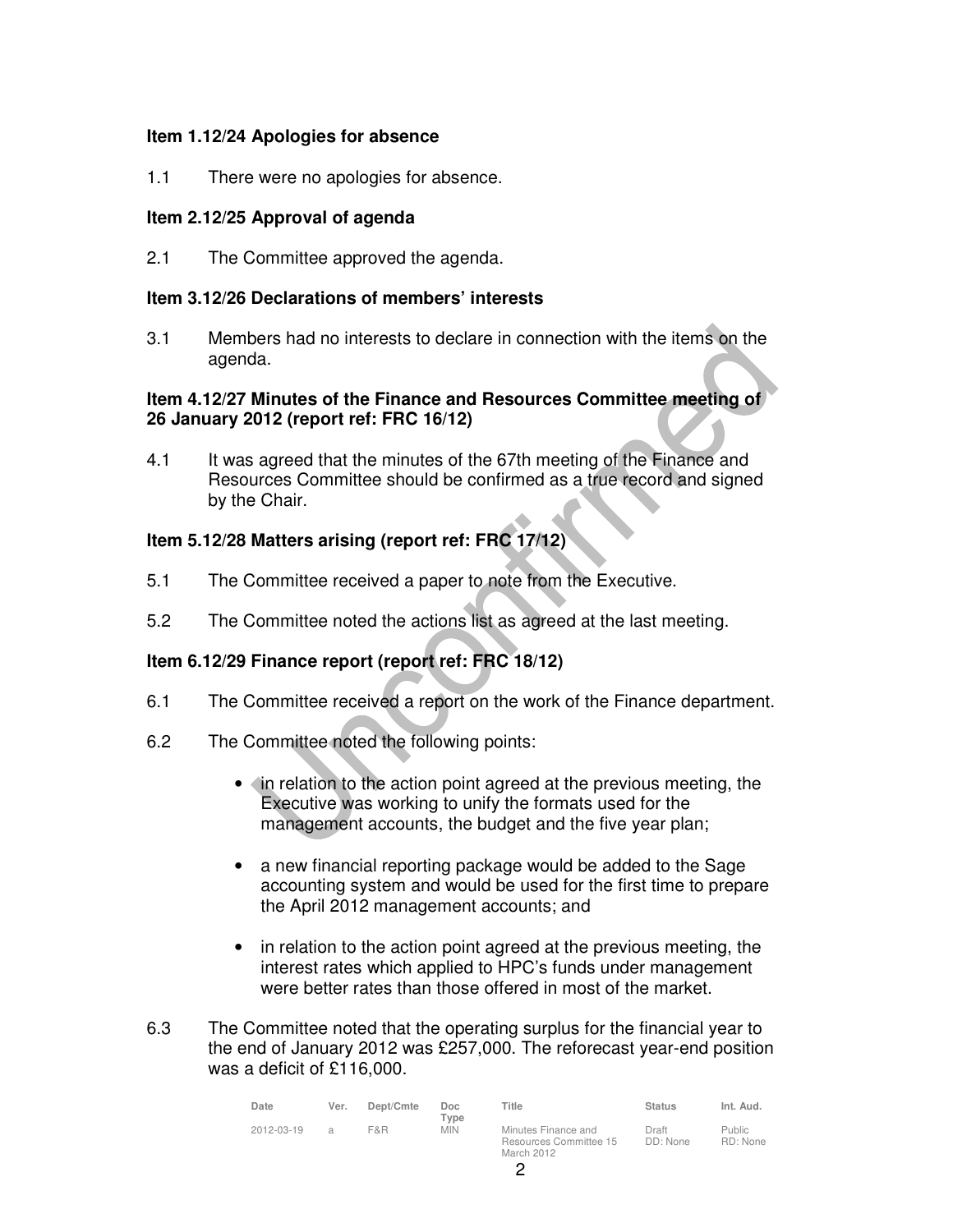- 6.4 The Committee noted that, in January 2012, HPC had received £84,000 in respect of the Council for Professions Supplementary to Medicine pension scheme, which had been wound up. This was the final amount, subject to the recovery of tax deducted.
- 6.5 The Committee noted that a court case relating to the Flexiplan pension scheme (the former scheme for HPC employees), to determine payments to deferred pensioners who had left service before 6 July 2006, had been held in early February 2012. The judgement was expected by the end of March 2012.

# **Item 7.12/30 Human Resources report (report ref: FRC 19/12)**

- 7.1 The Committee received a report on the work of the Human Resources Department.
- 7.2 The Committee noted details of current recruitment.
- 7.3 The Committee noted that the General Social Care Council (GSCC) had commenced formal consultations with its employees in mid-January 2012 about the Cabinet Office Statement of Practice on Staff Transfer in the Public Sector and about collective redundancies which were likely as a result of GSCC's abolition. HPC's Human Resources Department had provided any information required by GSCC to assist in the consultation process. The Committee noted that GSCC had provided information to its employees about the arrangements in relation to any redundancy payments. HPC would not be liable for these payments.
- 7.4 The Committee noted that the Department had carried out work around management of the annual pay review. The Department was analysing training needs which had been identified in employees' Annual Performance and Development Reviews.
- 7.5 The Committee noted that the Fitness to Practise Department had carried out a restructuring exercise in January and February 2012, in order to make efficiency gains, improve processes and improve quality assurance for work covering the existing 15 professions. This work was also in preparation for the new areas of licensing; mediation; and regulation of social workers in England. The Human Resources Department had provided advice and support and was undertaking the resulting recruitment.

# **Item 8.12/31 Partner Manager report (report ref: FRC 20/12)**

8.1 The Committee received a report on the work of the Partners team.

| Date       | Ver.          | Dept/Cmte | Doc.<br>$T$ <sub>Vpe</sub> | Title                                                       | <b>Status</b>     | Int. Aud.                 |
|------------|---------------|-----------|----------------------------|-------------------------------------------------------------|-------------------|---------------------------|
| 2012-03-19 | $\mathcal{L}$ | F&R       | <b>MIN</b>                 | Minutes Finance and<br>Resources Committee 15<br>March 2012 | Draft<br>DD: None | <b>Public</b><br>RD: None |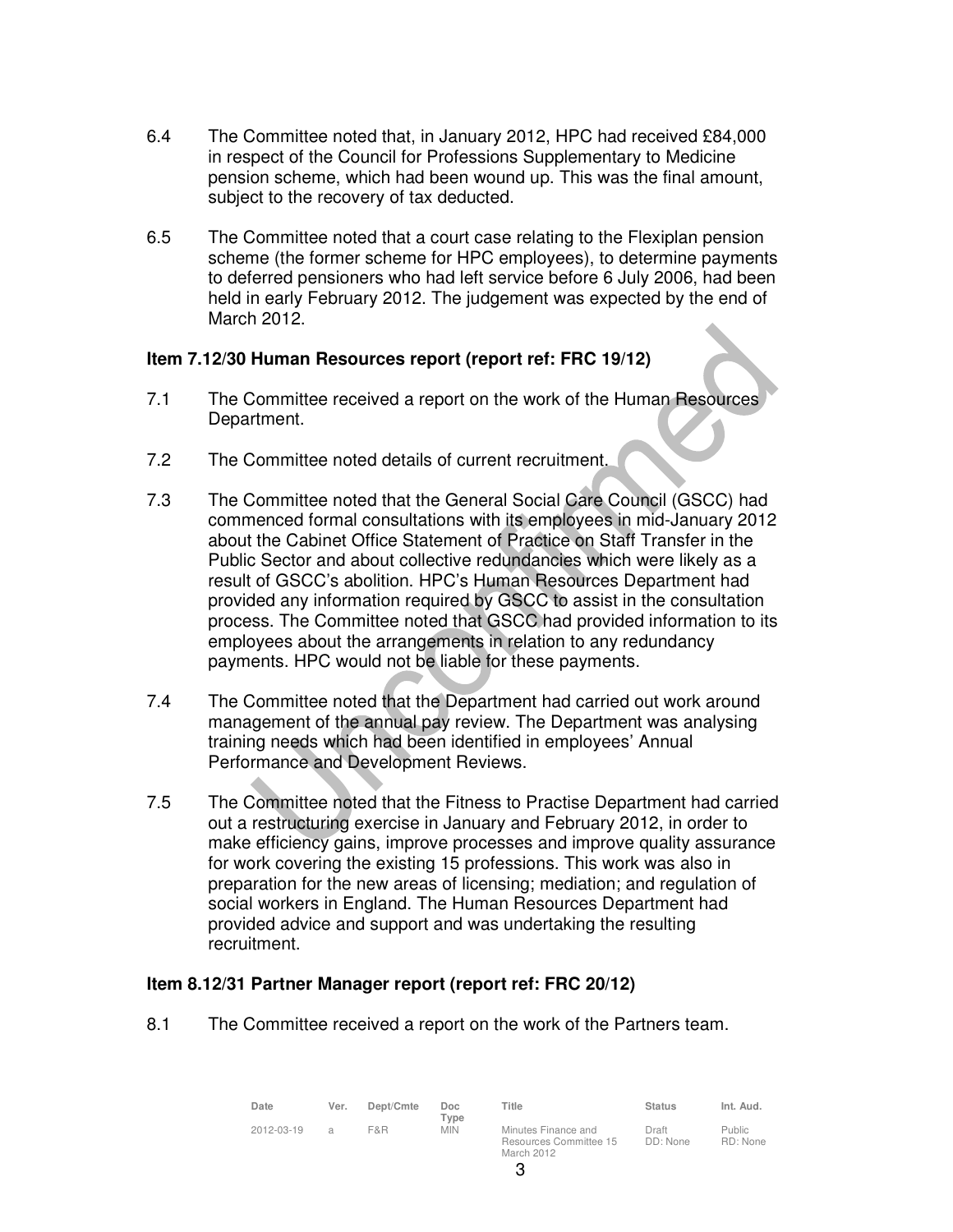- 8.2 The Committee noted that, following interviews, HPC had appointed a number of social worker Partners: 21 registration assessors and 8 Visitors.
- 8.3 The Committee noted that there had been more than 200 applications for the 12 vacancies in the role of Panel Chair. Recruitment would shortly take place for lay panel members.
- 8.4 The Committee noted that 59 Panel members, whose agreements were due to expire between 31 July and 30 September 2012, had been asked to complete a self-assessment form. Once their agreements had been renewed, the Executive would evaluate the self-assessment re-appointment process. It was suggested that the Executive should consider introducing an anonymised appraisal process for Partners.
- 8.5 The Committee noted that the number of prosthetist and orthotist Visitors was sufficient for HPC's current requirements.

### **Item 9.12/32 Information Technology report (report ref: FRC 21/12)**

- 9.1 The Committee received a paper for discussion/approval from the Executive.
- 9.2 The Committee noted that the Fitness to Practise Case Management System was due to be introduced on 2 April 2012. Users were being trained in the system and reporting systems were being prepared. The Executive had conducted disaster recovery tests and tested transactions and document management in the system.
- 9.3 The Committee noted that the project to introduce automatic handling of registrants' payment card details had been implemented on 27 February 2012.
- 9.4 The Committee noted that, due to the expiry of a security certificate, the network had been unavailable for part of the morning on 28 February 2012. The problem had been resolved and preventative measures had been put in place.
- 9.5 The Committee noted that the post of Infrastructure Engineer had now been filled.

#### **Item 10.12/33 Operations report (report ref: FRC 22/12)**

10.1 The Committee received a report on the work of the Operations department.

| Date       | Ver.          | Dept/Cmte | Doc<br>Type | Title                                                       | <b>Status</b>     | Int. Aud.                 |
|------------|---------------|-----------|-------------|-------------------------------------------------------------|-------------------|---------------------------|
| 2012-03-19 | $\mathcal{A}$ | F&R       | <b>MIN</b>  | Minutes Finance and<br>Resources Committee 15<br>March 2012 | Draft<br>DD: None | <b>Public</b><br>RD: None |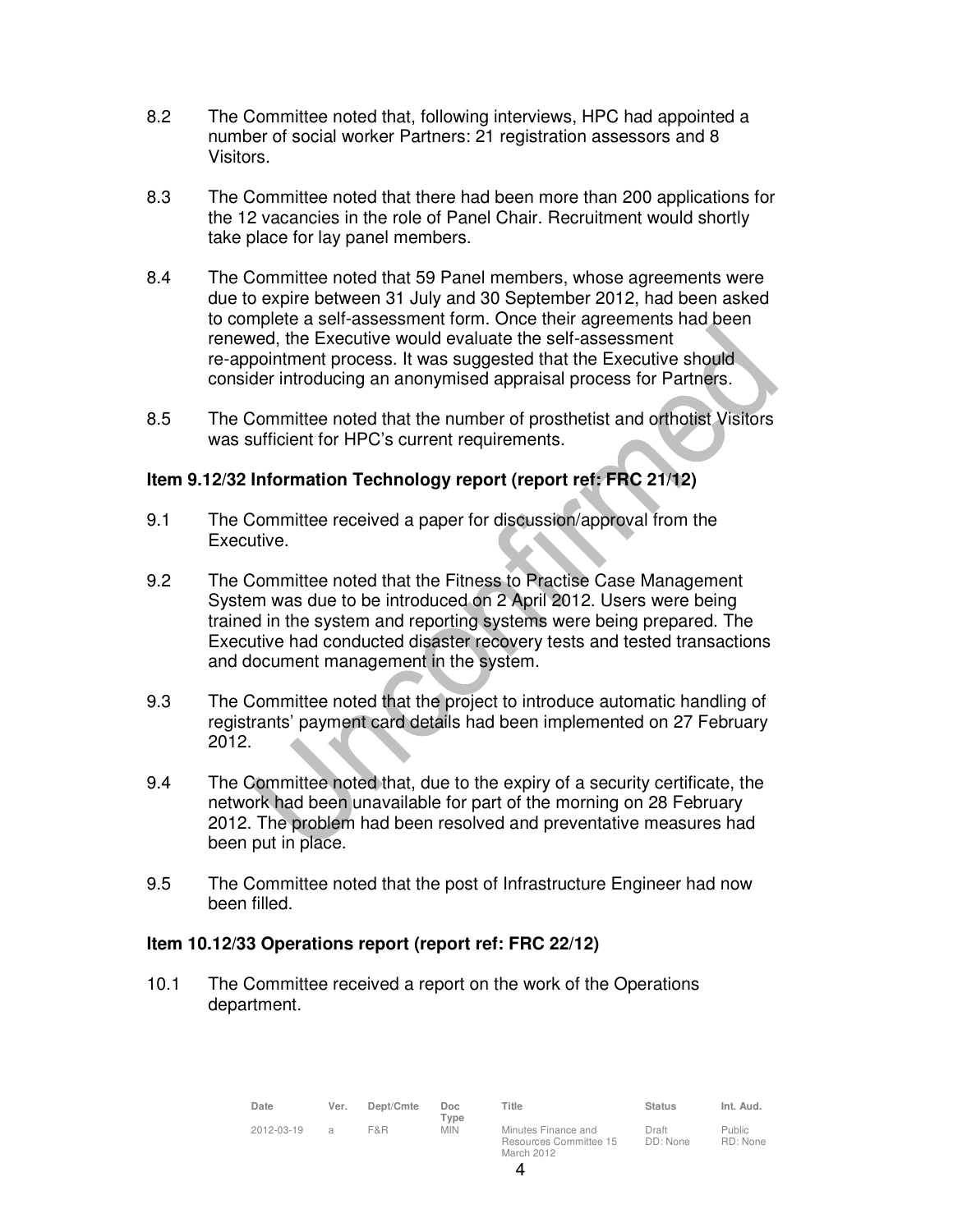- 10.2 The Committee noted the following points:
	- there had been a peak of international applications in November 2011 but the number of applications had since decreased to normal levels;
	- there had been 876 UK applications in September 2011, compared to 1394 applications in September 2010. The number of applications had since increased to normal levels to 2010;
	- the volume of telephone calls to the Registration Department in January 2012 had been relatively low compared to the peak in summer 2011. However, physiotherapists had now been invited to renew and calls had increased as a result. The department was able to respond flexibly to changing priorities in work and employees carried out other work if there was a low volume of calls;
	- the system to automate handling of registrants' payment card details had been implemented. An external payment card industry expert would be asked to audit the system in the spring; and
	- the report compared the costs of HPC's present and previous archive supplier. The Committee noted that costs had been reduced but the current service was of higher quality and used a more secure archive location.

#### **Item 11.12/34 Draft budget 2012-13 (report ref: FRC 23/12)**

- 11.1 The Committee received a paper for discussion/approval from the Executive.
- 11.2 The Committee noted that the budget had been revised to include a number of amendments, such as a grant of £1.7m from the Department of Health to cover costs of the transfer of regulatory functions from GSCC to HPC. The budgeted deficit was £424,000, because income from fees paid by social workers was expected for four months of 2012-13. It was expected that there would be income of £7.5m from fees paid by social workers in 2013-14.
- 11.3 The Committee noted that the budget for Council and Committees would increase by 31% in 2012-13, due to expenditure on Professional Liaison Groups.
- 11.4 The Committee agreed to recommend the budget to the Council for approval.

# **Action: TM (by 29 March 2012)**

| Date       | Ver. | Dept/Cmte | Doc<br>Type | Title                                                       | <b>Status</b>     | Int. Aud.                 |
|------------|------|-----------|-------------|-------------------------------------------------------------|-------------------|---------------------------|
| 2012-03-19 | a    | F&R       | <b>MIN</b>  | Minutes Finance and<br>Resources Committee 15<br>March 2012 | Draft<br>DD: None | <b>Public</b><br>RD: None |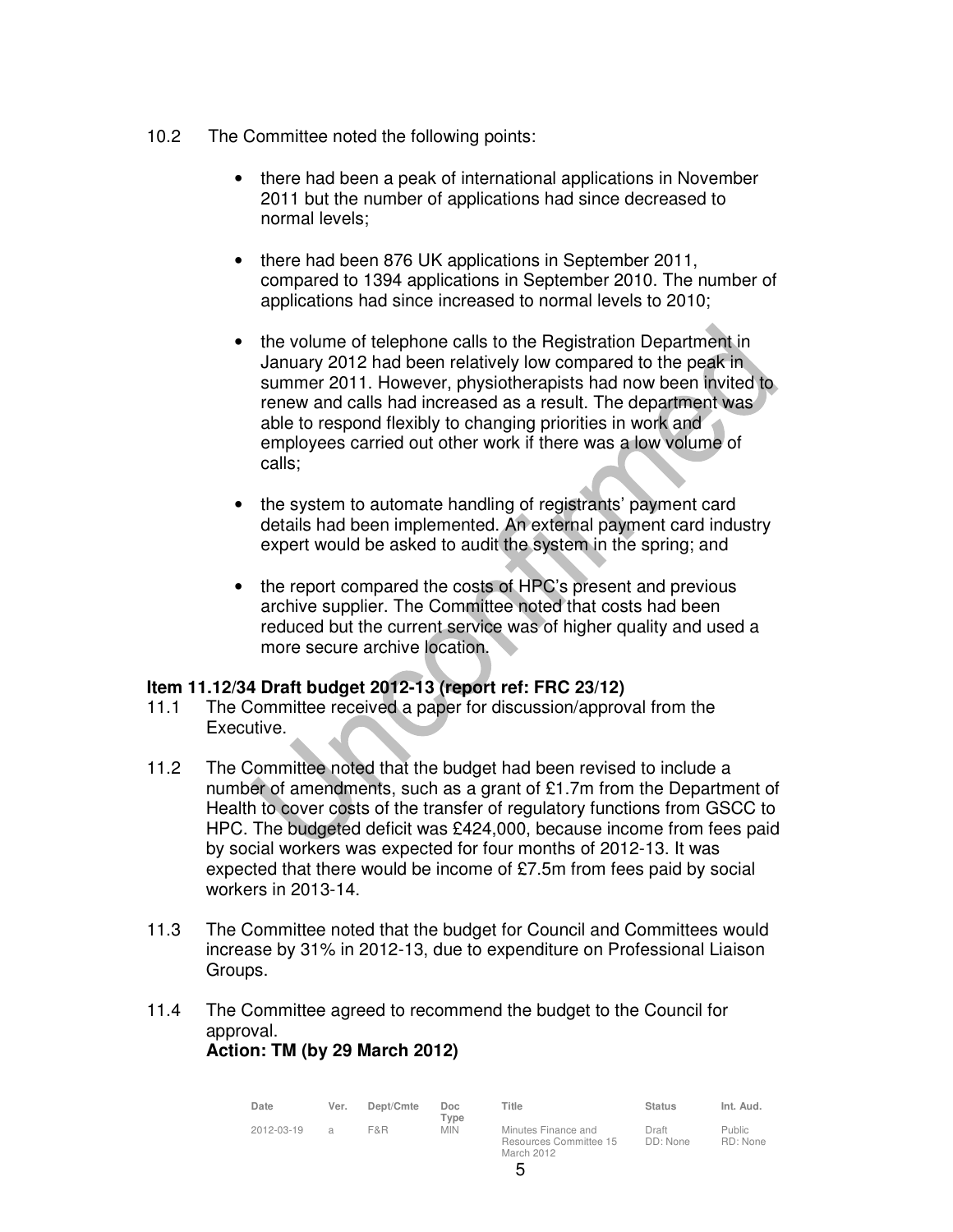# **Item 12.12/35 Reserves policy (report ref: FRC 24/12)**

- 12.1 The Committee received a paper for discussion/approval from the Executive.
- 12.2 The Committee noted that the policy had been amended in 2011 to provide that reserves should be equivalent to three months' operational expenditure. The Committee agreed to the continuation of this policy. It was noted that an earlier version of the policy had been circulated with the paper.

#### **Item 13.12/36 Registrant numbers forecast (report ref: FRC 25/12)**

- 13.1 The Committee received a paper for discussion/approval from the Executive.
- 13.2 The Committee noted the following points in the forecast:
	- the number of UK applications was expected to slowly decline for the next few years;
	- the number of social workers in the plan had been updated following discussions with GSCC. Social workers from the other home countries who wished to work permanently in England would need to register with HPC, although the working arrangements of individuals would be considered where appropriate;
	- the number of public health specialists and herbalists had been based on discussions with the Department of Health;
	- although there was a forecast steep fall in the number of international applications, the fees for these applications were intended to cover HPC's processing costs;
	- the grandparenting period for practitioner psychologists was due to end in July 2012. HPC was advertising in professional journals to make stakeholders aware of the deadline. It was expected that there would be future grandparenting periods for public health specialists and herbalists;
	- the lapsing rate at renewal was approximately 4.5%, although some individuals were readmitted after lapsing; and
	- it was possible that, if registrants were made redundant, they might establish private practices instead.

| Date       | Ver. | Dept/Cmte | Doc<br>Tvpe | ⊤itle                                                       | <b>Status</b>     | Int. Aud.                 |
|------------|------|-----------|-------------|-------------------------------------------------------------|-------------------|---------------------------|
| 2012-03-19 | я    | F&R       | <b>MIN</b>  | Minutes Finance and<br>Resources Committee 15<br>March 2012 | Draft<br>DD: None | <b>Public</b><br>RD: None |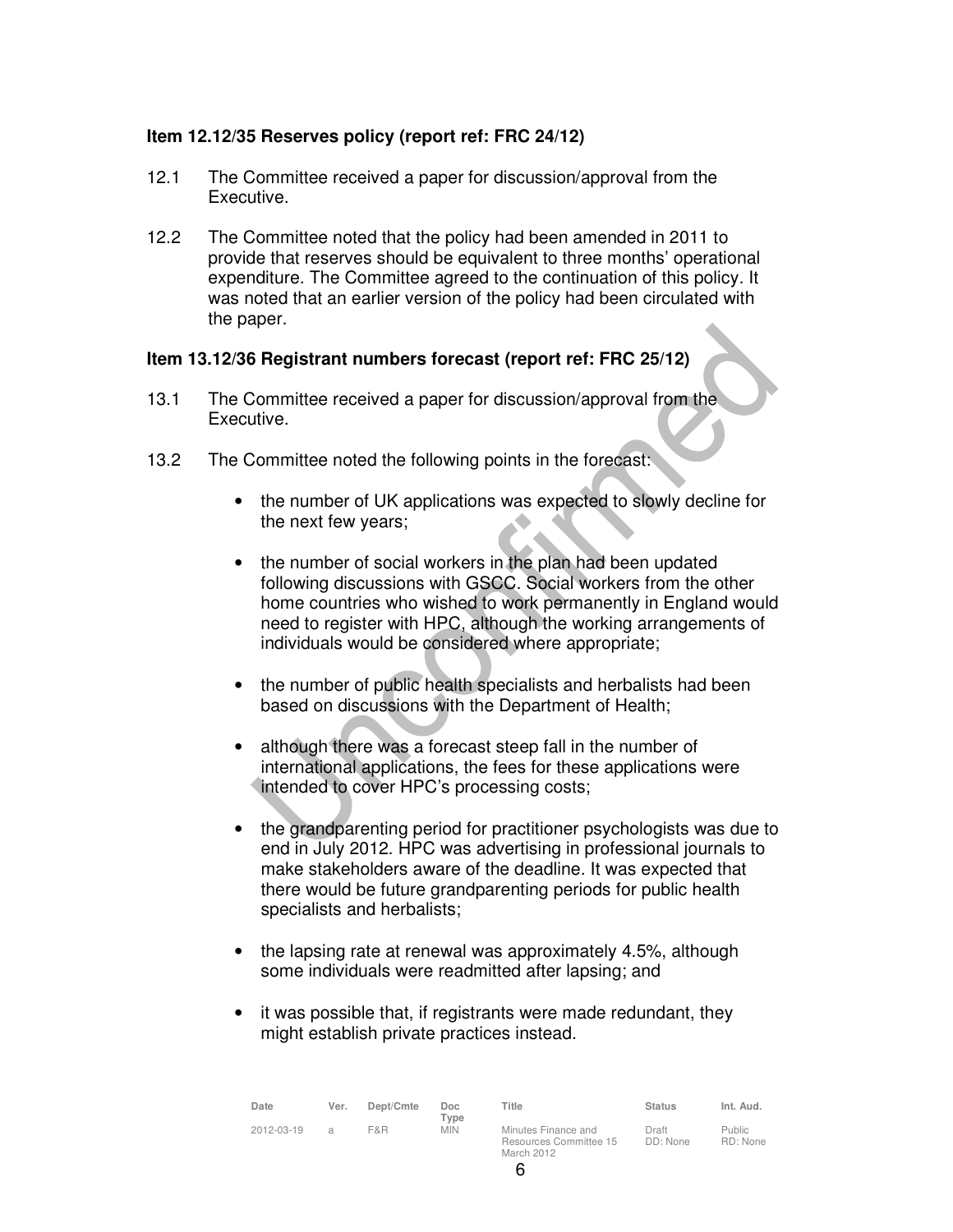- 13.3 The Committee noted that anecdotal evidence suggested that chiropodists and podiatrists selected for audit of their Continuing Professional Development (CPD) were more likely to deregister if they had been grandparenting applicants. If individuals later applied for readmission, they would be required to demonstrate that they had undertaken CPD.
- 13.4 The Committee noted that there was some anecdotal evidence of trends for service providers to use assistants or unregulated professionals and for older workers to work part-time or retire early. The Committee noted that the Executive had commissioned analysis of the demographics of registrants and the results were awaited.
- 13.5 The Committee discussed the sensitivity of HPC's finances based on the forecast. The Committee noted that HPC had some flexibility in terms of offering overtime pay or employing temporary workers, although most expenditure comprised fixed costs.
- 13.6 The Committee agreed that the forecast was realistic and a very good piece of work by the Executive.

# **Item 14.12/37 Five Year Plan (report ref: FRC 26/12)**

- 14.1 The Committee received a paper for discussion/approval from the Executive.
- 14.2 The Committee noted the following points:
	- the plan made forecasts of HPC's financial situation and whether the organisation was likely to remain financially viable;
	- the assumptions in the plan applied to years one to three and it was more difficult to forecast years four to five;
	- the plan indicated that productivity would increase over the period of the forecast;
	- expenditure on room hire for hearings was forecast to increase because it was expected that noise from any building work on 186 Kennington Park Road might prevent hearings in Park House;
	- based on previous experience of fitness to practise cases, it was possible to estimate the number of cases which would proceed to a final hearing and the number of appeals. The Council for Healthcare Regulatory Excellence was currently reviewing all the

| Date       | Ver.           | Dept/Cmte | Doc.<br>Type | Title                                                       | <b>Status</b>     | Int. Aud.                 |
|------------|----------------|-----------|--------------|-------------------------------------------------------------|-------------------|---------------------------|
| 2012-03-19 | $\overline{a}$ | F&R       | <b>MIN</b>   | Minutes Finance and<br>Resources Committee 15<br>March 2012 | Draft<br>DD: None | <b>Public</b><br>RD: None |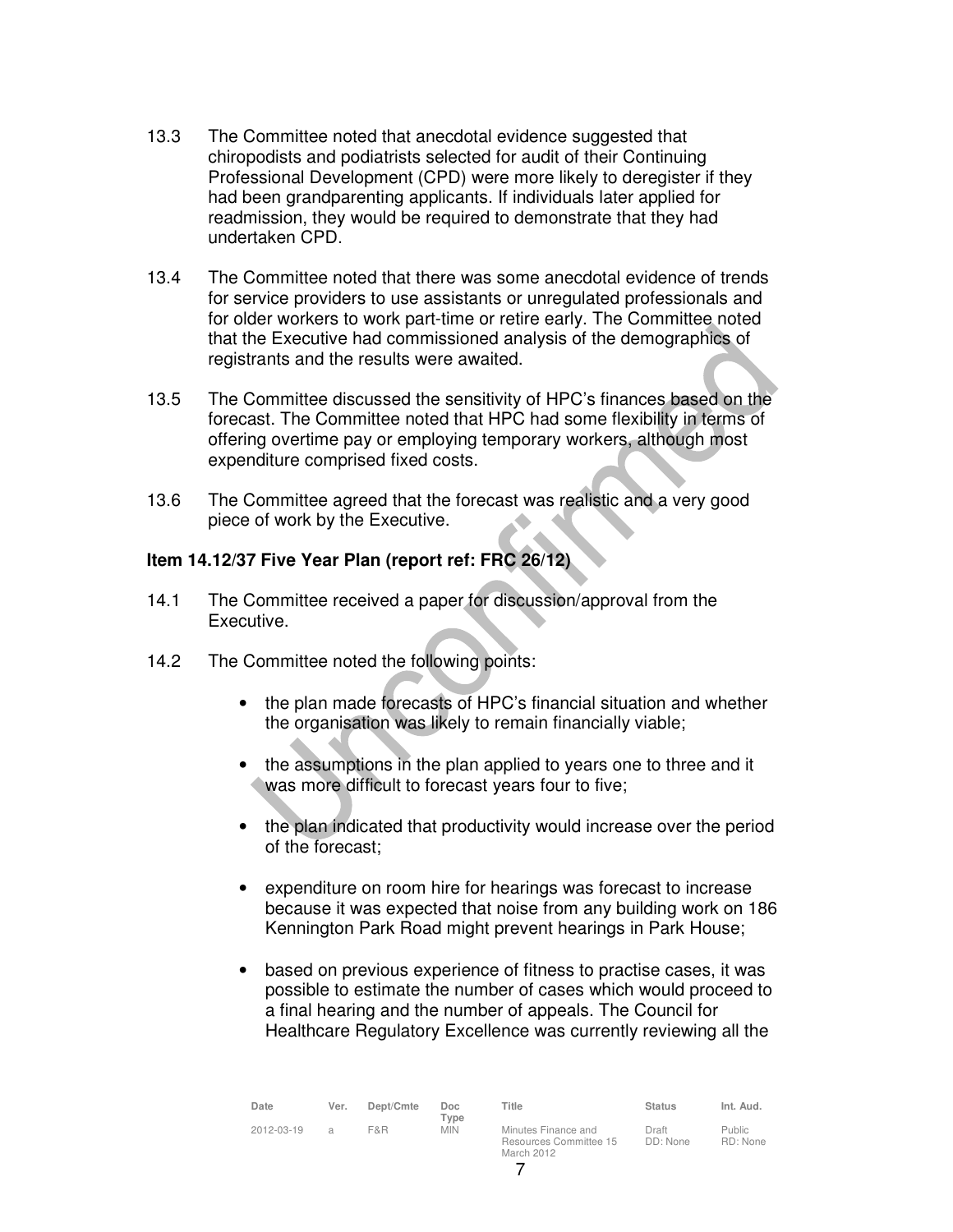healthcare regulators' financial data and HPC had provided information for this review; and

- the plan indicated the number of full-time equivalent employees and the Committee agreed that this should be made clear in the document.
- 14.3 The Committee agreed to recommend the Five Year Plan to the Council for approval.

# **Action: GRS (by 29 March 2012)**

#### **Item 15.12/38 Finance department workplan (report ref: FRC 27/12)**

- 15.1 The Committee received a paper for discussion from the Executive.
- 15.2 The Committee noted that the plan included work to improve the quality and timeliness of financial reporting and to improve the Department's responsiveness. A management accountant would be recruited to facilitate this work.
- 15.3 The Committee noted that the Department would work to reduce the number of manual financial processes, in order to save time and improve quality.
- 15.4 The Committee agreed to recommend the workplan to the Council for approval.

# **Action: Council to consider workplan**

#### **Item 16.12/39 Human Resources workplan (report ref: FRC 28/12)**

- 16.1 The Committee received a paper for discussion from the Executive, containing the workplan for Human Resources and Partners.
- 16.2 The Committee noted that the first half of 2012-13 was expected to be dominated by the transfer of regulatory functions from GSCC to HPC. During the year, the Human Resources Department would also undertake a major project to review systems and processes.
- 16.3 The Committee noted that the Executive planned to link Human Resources systems to Finance systems in 2013-14. The Committee noted that preparatory work would be undertaken in 2012-13.
- 16.4 The Committee noted that a number of new posts would be added to the Fitness to Practise Department in 2012-13, in order to create a specialist team for dealing with more complex cases and to create posts which would assist in improving the quality and timeliness of casework.

| Date       | Ver.          | Dept/Cmte | Doc.<br>Type | Title                                                       | <b>Status</b>     | Int. Aud.                 |
|------------|---------------|-----------|--------------|-------------------------------------------------------------|-------------------|---------------------------|
| 2012-03-19 | $\mathcal{L}$ | F&R       | <b>MIN</b>   | Minutes Finance and<br>Resources Committee 15<br>March 2012 | Draft<br>DD: None | <b>Public</b><br>RD: None |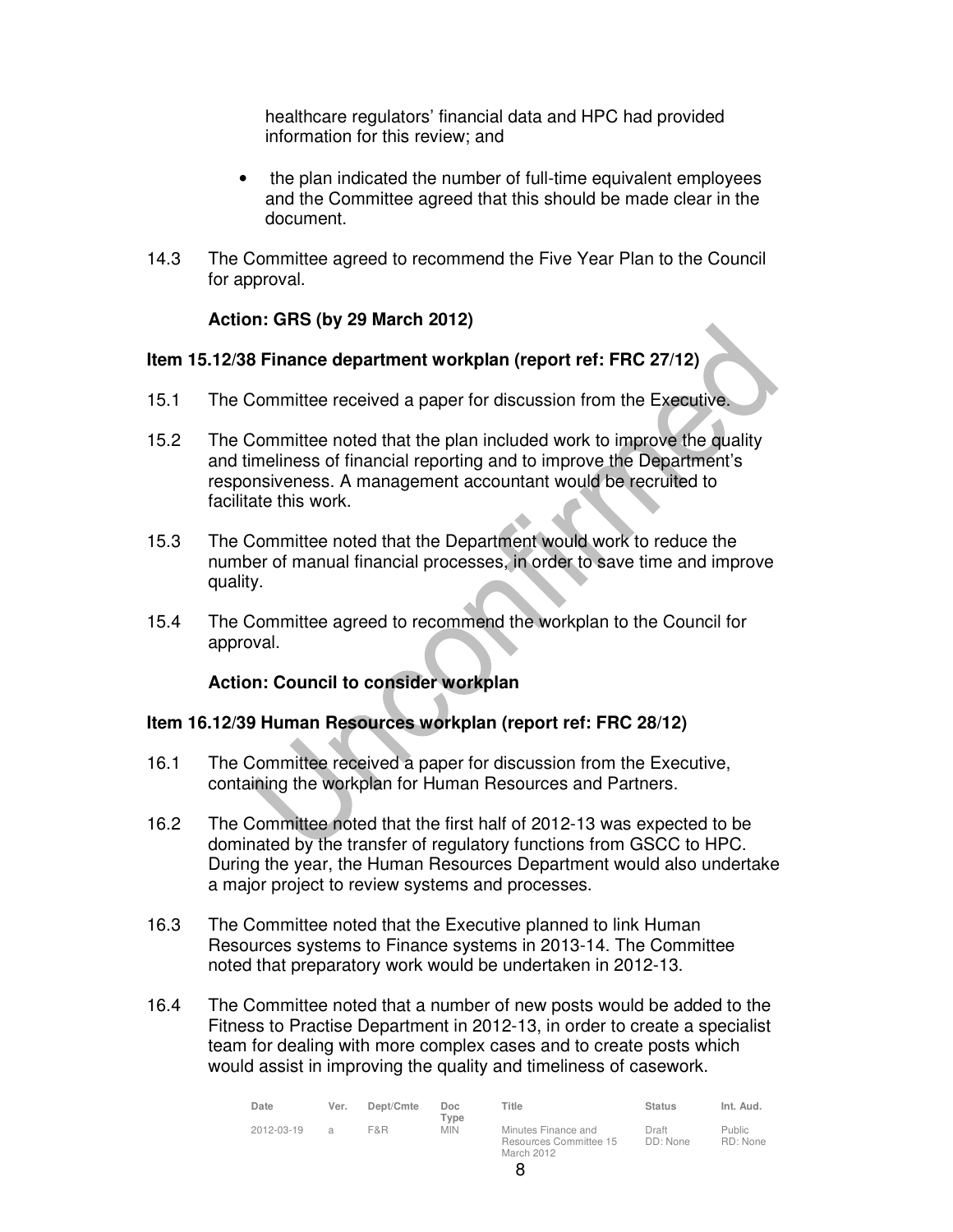- 16.5 The Committee noted that an additional team administrator post had been created in the Human Resources Department to assist with the workload. The Executive believed that the current number of employees in Human Resources and Partners was sufficient for the planned work,
- 16.6 The Committee agreed to recommend the workplan to the Council for approval.

#### **Action: Council to consider workplan**

#### **Item 17.12/40 Information Technology workplan (report ref: FRC 29/12)**

- 17.1 The Committee received a paper for discussion from the Executive.
- 17.2 The Committee noted that the Executive intended to bring a paper on the IT strategy to the Committee in autumn 2012.
- 17.3 The Committee noted that there were four objectives in the IT workplan for 2012-13:
	- drive efficiencies (for example, implementing the Fitness to Practise Case Management System and follow-up work; the Education systems and process review; the review of Human Resources and Partners systems);
	- create business advantage (for example, the transfer of the register of social workers in England; support the expansion of HPC's office space in 186 Kennington Park Road and 33 Stannary Street; and a rolling programme to upgrade several systems);
	- protect HPC's data and services (for example, a major project to improve the NetRegulate registration system; and a review of the organisation's IT policy); and
	- meet the expectations of the organisation (for example, refining the helpdesk system and developing reports and forecasting from this system).
- 17.4 The Committee noted that the Department had achieved a great deal in 2011-12. Some projects had been re-prioritised by the Executive Management Team and some projects had been deferred because resources had been allocated to other work. The Committee noted that the Department was able to respond flexibly to developments such as additional work on the Fitness to Practise Case Management System and work connected with the regulation of social workers in England.

| Date       | Ver.          | Dept/Cmte | Doc.<br>Type | Title                                                       | <b>Status</b>     | Int. Aud.                 |
|------------|---------------|-----------|--------------|-------------------------------------------------------------|-------------------|---------------------------|
| 2012-03-19 | $\mathcal{L}$ | F&R       | <b>MIN</b>   | Minutes Finance and<br>Resources Committee 15<br>March 2012 | Draft<br>DD: None | <b>Public</b><br>RD: None |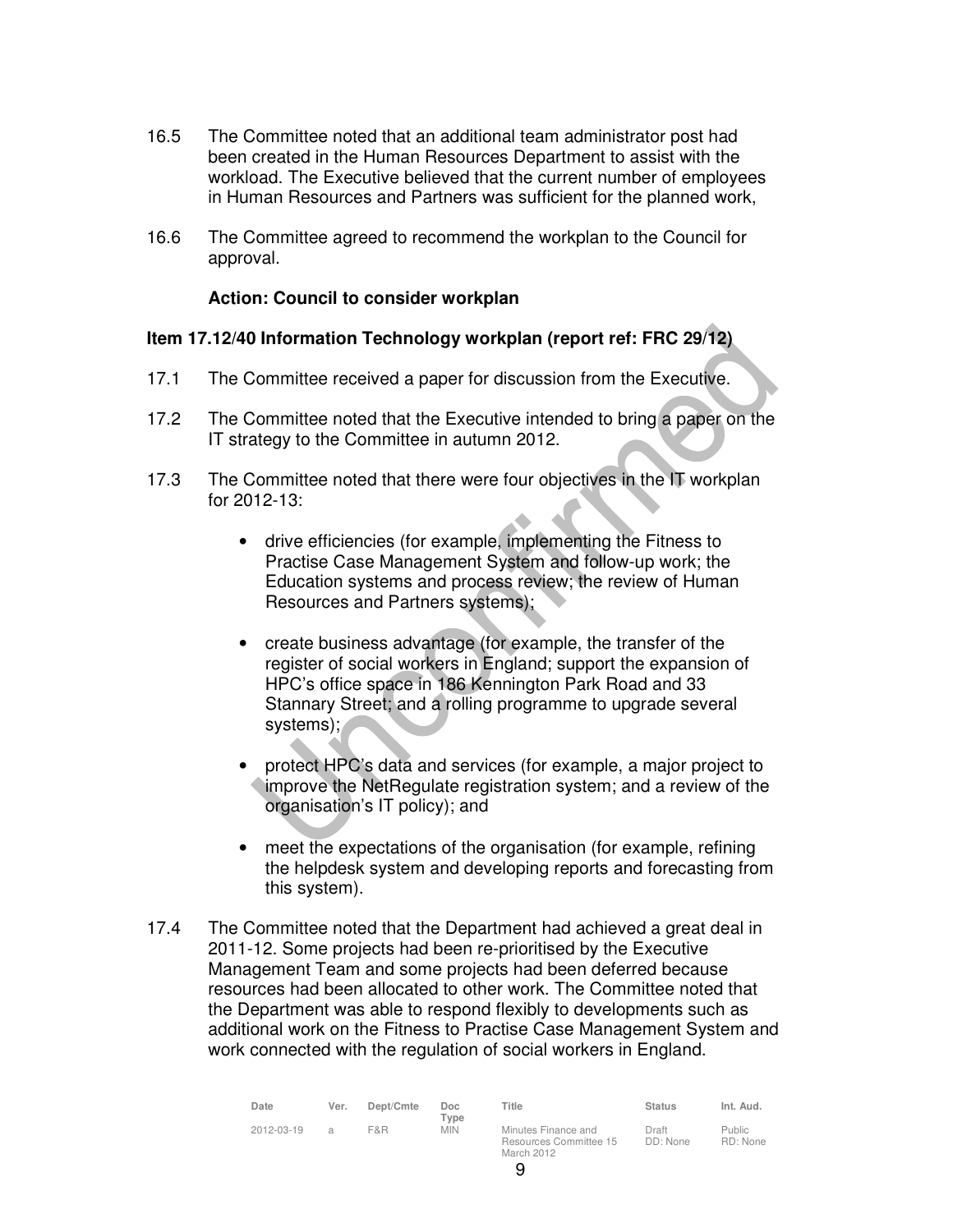17.5 The Committee agreed to recommend the workplan to the Council for approval.

# **Action: Council to consider workplan**

# **Item 18.12/41 Registration department workplan (report ref: FRC 30/12)**

- 18.1 The Committee received a paper for discussion from the Executive.
- 18.2 The Committee noted that the department had a budget of £2.37m in 2012-13. There would be 39 permanent employees and temporary employees would be recruited to assist with peaks in work associated with renewals for social workers. The Committee noted that the Executive had met colleagues at GSCC to assess the volume of work and the resources which would be required.
- 18.3 The Committee noted that it was proposed that international applicants should be asked to visit HPC's offices with original documents, in order for HPC to verify the applicant's identity. The Committee noted that applications would be approved by HPC subject to applicants meeting this requirement. It was expected that this would reduce the risk of fraudulent applications. Previous reviews of international applications had not identified any fraudulent cases.
- 18.4 The Committee noted that the workplan included service standards which were reviewed annually by the Executive. The Committee suggested that the timescales for service standards should be expressed consistently (using calendar days, working days or working hours as the unit of measurement).
- 18.5 The Committee agreed to recommend the workplan to the Council for approval.

# **Action: Council to consider workplan**

# **Item 19.12/42 Project management workplan (report ref: FRC 31/12)**

- 19.1 The Committee received a paper for discussion from the Executive.
- 19.2 The Committee noted that the workplan included continuing four projects from the current financial year (regulation of social workers; changing HPC's name; the Education systems review; changes to Net Regulate) and the initiation of nine new projects. The new projects were:
	- regulation of herbal medicine practitioners, subject to decisions by the Department of Health;

| Date       | Ver.          | Dept/Cmte | Doc<br>Type | Title                                                       | <b>Status</b>     | Int. Aud.                 |
|------------|---------------|-----------|-------------|-------------------------------------------------------------|-------------------|---------------------------|
| 2012-03-19 | $\mathcal{A}$ | F&R       | <b>MIN</b>  | Minutes Finance and<br>Resources Committee 15<br>March 2012 | Draft<br>DD: None | <b>Public</b><br>RD: None |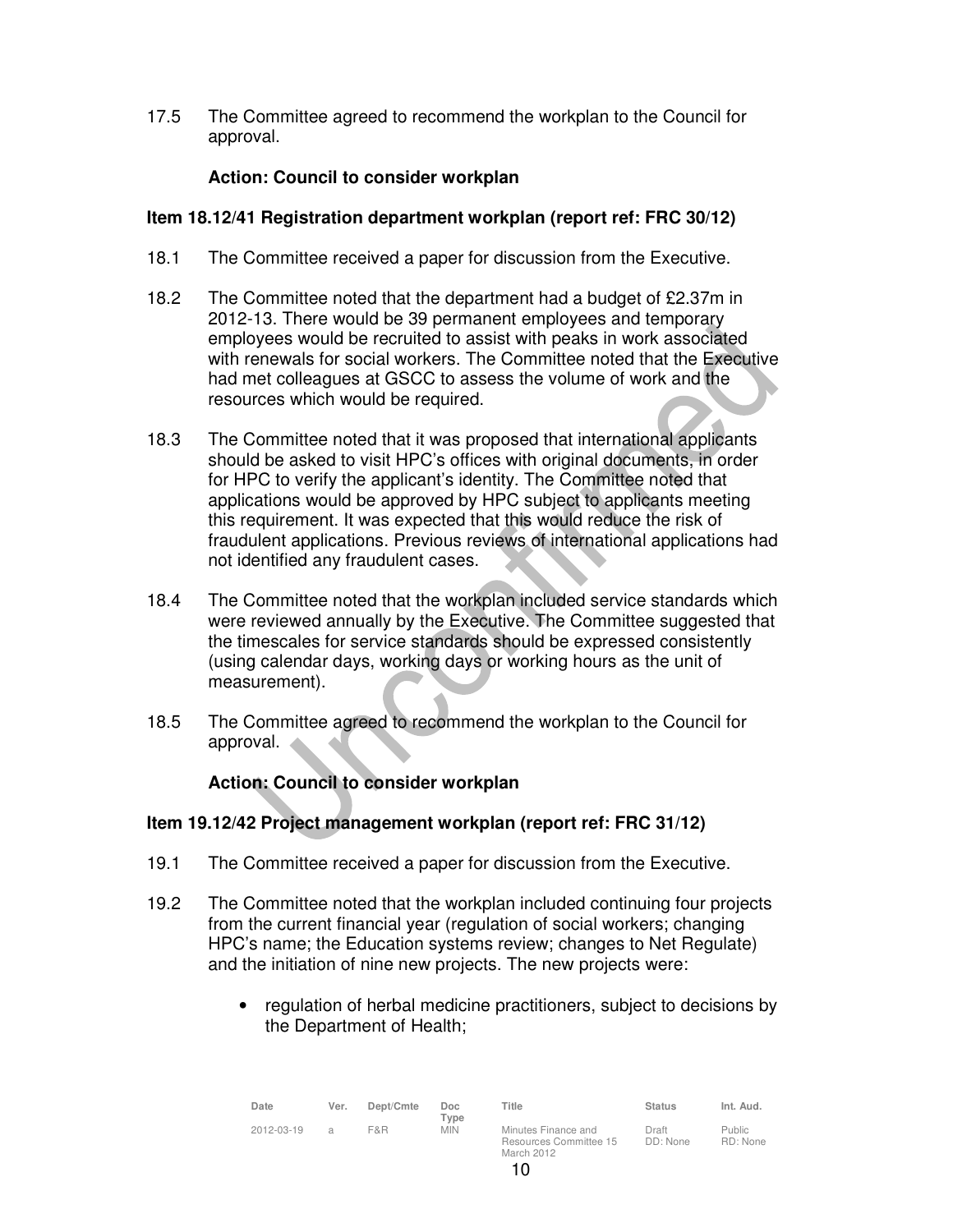- student registration, subject to the outcome of HPC's recent consultation and decisions by the Council;
- work to fit out two additional units in 33 Stannary Street and rooms within the Evangelical Alliance subject to successful negotiations on the lease and approval by the Council;
- review of Education and Human Resources systems;
- semi-automating the readmissions process;
- updates to the HPC website;
- changes to the Fitness to Practise Case Management System, which would be reviewed and amended on an annual basis; and
- changes to NetRegulate.
- 19.3 The Committee noted that the Executive Management Team oversaw projects and this was a mitigation against identified risks relating to projects.
- 19.4 The Committee agreed to recommend the workplan to the Council for approval.

# **Action: Council to consider workplan**

# **Item 20.12/43 Business Process Improvement workplan (report ref: FRC 32/12)**

- 20.1 The Committee received a paper for discussion from the Executive.
- 20.2 The Committee noted that the Executive planned to purchase a system from the British Standards Institute for the quality management system.
- 20.3 The Committee noted that an information security project would be conducted in 2012-13, to assess threats and vulnerabilities to HPC's information assets. The Executive intended to work toward achieving certification under the ISO 27001:2005 information management standard in 2013-14. HPC's internal auditors, Mazars, had conducted a review of information security in 2011 and had rated this area as satisfactory.
- 20.4 The Committee noted that a business continuity exercise would be conducted in late 2012. The Executive would consider moving the paperbased disaster recovery plan to an electronic system.

| Date       | Ver.          | Dept/Cmte | Doc<br>$T$ <sub>Vpe</sub> | Title                                                       | <b>Status</b>     | Int. Aud.                 |
|------------|---------------|-----------|---------------------------|-------------------------------------------------------------|-------------------|---------------------------|
| 2012-03-19 | $\mathcal{A}$ | F&R       | <b>MIN</b>                | Minutes Finance and<br>Resources Committee 15<br>March 2012 | Draft<br>DD: None | <b>Public</b><br>RD: None |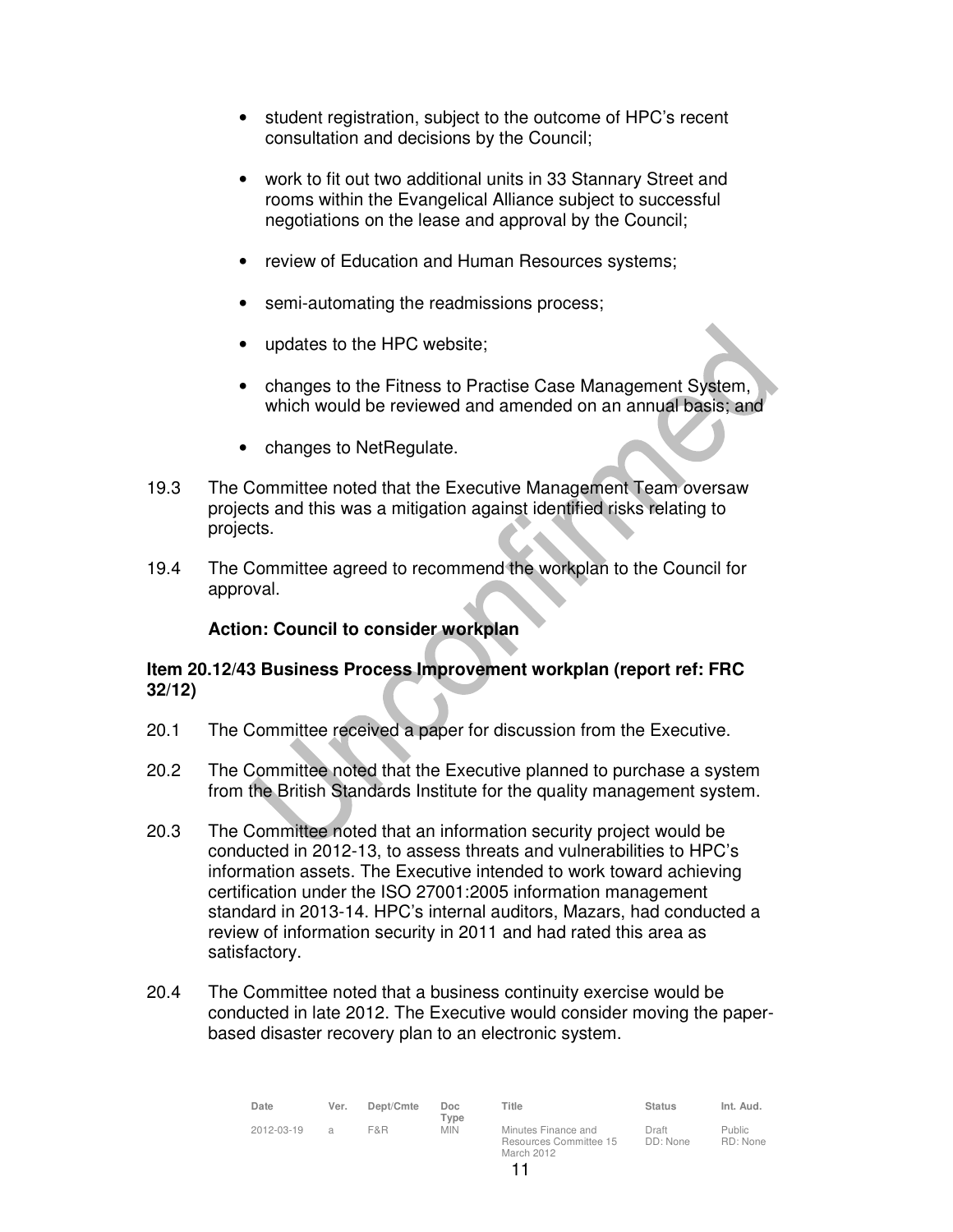- 20.5 The Committee noted that the Executive would restore a selection of archived documents and would produce a history of the Council for Professions Supplementary to Medicine (HPC's predecessor organisation).
- 20.6 The Committee agreed to recommend the workplan to the Council for approval.

### **Action: Council to consider workplan**

#### **Item 21.12/44 Transfer of regulatory functions from General Social Care Council to HPC (report ref: FRC 33/12)**

- 21.1 The Committee received a paper for discussion/approval from the Executive.
- 21.2 The Committee noted the following points:
	- the Health and Social Care Bill was currently in the report stage in the House of Lords. The part of the Bill relating to HPC had been debated and the Bill was due to be reconsidered by the House of Commons shortly. It was expected that Parliament would finish considering the Bill by the Easter recess;
	- HPC had not yet received written confirmation from the Department of Health about a grant for costs associated with the project;
	- several key GSCC employees had left the organisation;
	- from the beginning of March 2012, the Fitness to Practise Department had been given access to electronic records of GSCC cases which would be transferred to HPC. HPC could advise GSCC on these cases, although GSCC was not required to follow the advice given; and
	- the Executive was due to meet the Department of Health to discuss funding costs associated with Human Resources expenditure.

The Committee noted the following paper:

#### **Item 22.12/45 Dates of Committee meetings 2013 (report ref: FRC 34/12)**

The Committee received the following paper for information:

#### **Item 23.12/46 Education systems and process review major project (report ref: FRC 35/12)**

| Date       | Ver.          | Dept/Cmte | Doc.<br>Type | Title                                                       | <b>Status</b>     | Int. Aud.                 |
|------------|---------------|-----------|--------------|-------------------------------------------------------------|-------------------|---------------------------|
| 2012-03-19 | $\mathcal{A}$ | F&R       | <b>MIN</b>   | Minutes Finance and<br>Resources Committee 15<br>March 2012 | Draft<br>DD: None | <b>Public</b><br>RD: None |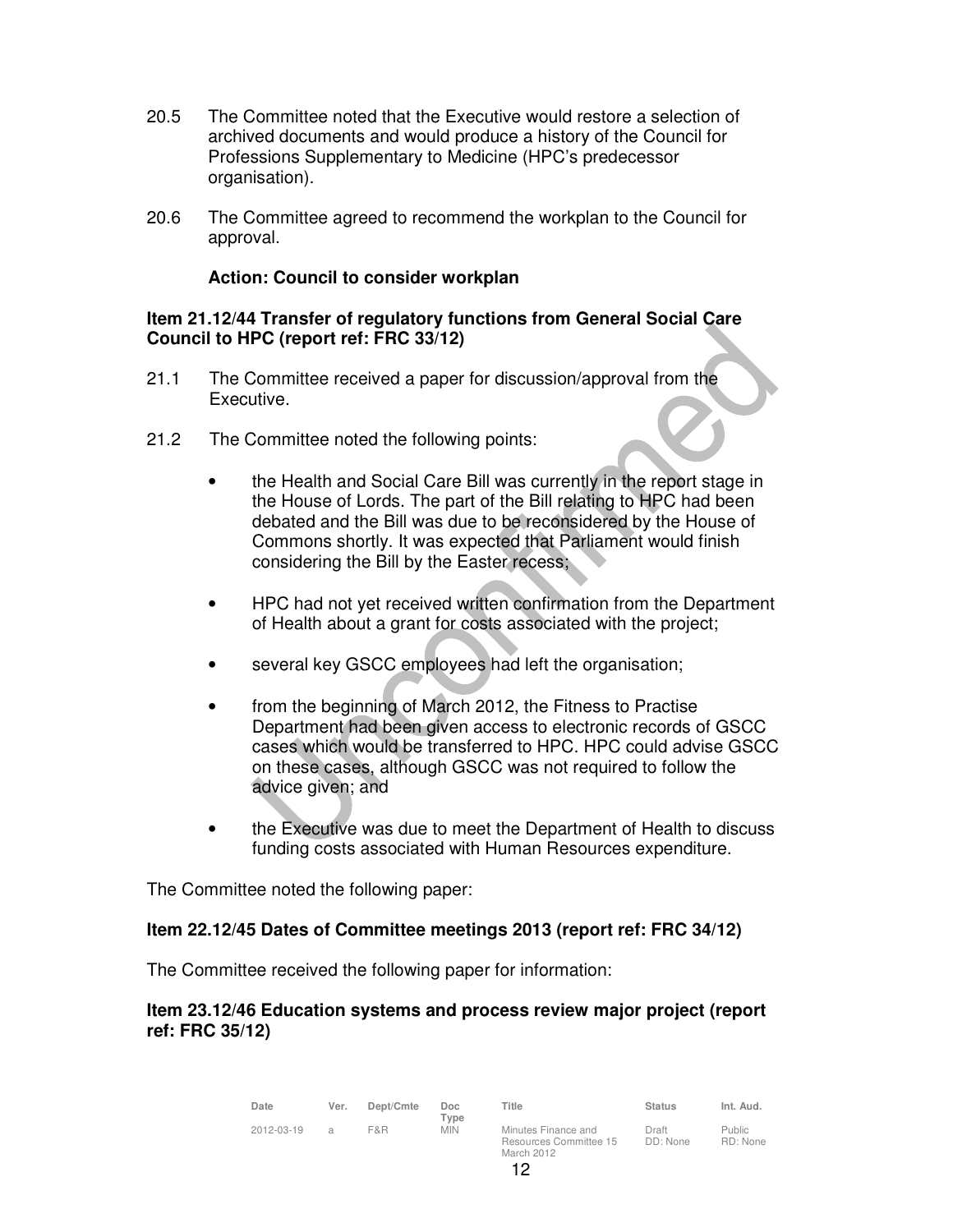### **Item 24.12/47 Any other business**

24.1 The Committee noted that, at the Audit Committee on 13 March 2012, the National Audit Office had reported that, as a result of changes to financial reporting guidance, there was a requirement for HPC's annual report and accounts to include an Annual Governance Statement and a Sustainability Report. The Committee noted that it would be asked to consider these draft reports at its meeting on 26 April 2012.

#### **Item 25.12/46 Date and time of next meeting**

- 25.1 The next meeting of the Committee would be held at 10.30 am on Thursday 26 April 2012.
- 25.2 Subsequent meetings would be held at 10.30 am on

Tuesday 19 June 2012 Thursday 19 July 2012 Tuesday 11 September 2012 Tuesday 20 November 2012

#### **Resolution**

The Committee agreed to adopt the following resolution:

'The Committee hereby resolves that the remainder of the meeting shall be held in private, because the matters being discussed relate to one or more of the following;

(1) information relating to a registrant, former registrant or applicant for registration:

(2) information relating to an employee or officer holder, former employee or applicant for any post or office;

(3) the terms of, or expenditure under, a tender or contract for the purchase or supply of goods or services or the acquisition or disposal of property;

(4) negotiations or consultation concerning labour relations between the Council and its employees;

(5) any issue relating to legal proceedings which are being contemplated or instituted by or against the Committee or the Council;

(6) action being taken to prevent or detect crime or to prosecute offenders;

(7) the source of information given to the Committee in confidence; or

(8) any other matter which, in the opinion of the Chair, is confidential or the public disclosure of which would prejudice the effective discharge of the Committee's or Council's functions.'

| Date       | Ver. | Dept/Cmte | Doc                |
|------------|------|-----------|--------------------|
| 2012-03-19 | a    | F&R       | Type<br><b>MIN</b> |

| I |  |  |  |  |
|---|--|--|--|--|

**Title Status Int. Aud.**

Draft DD: None

Public RD: None

Minutes Finance and Resources Committee 15